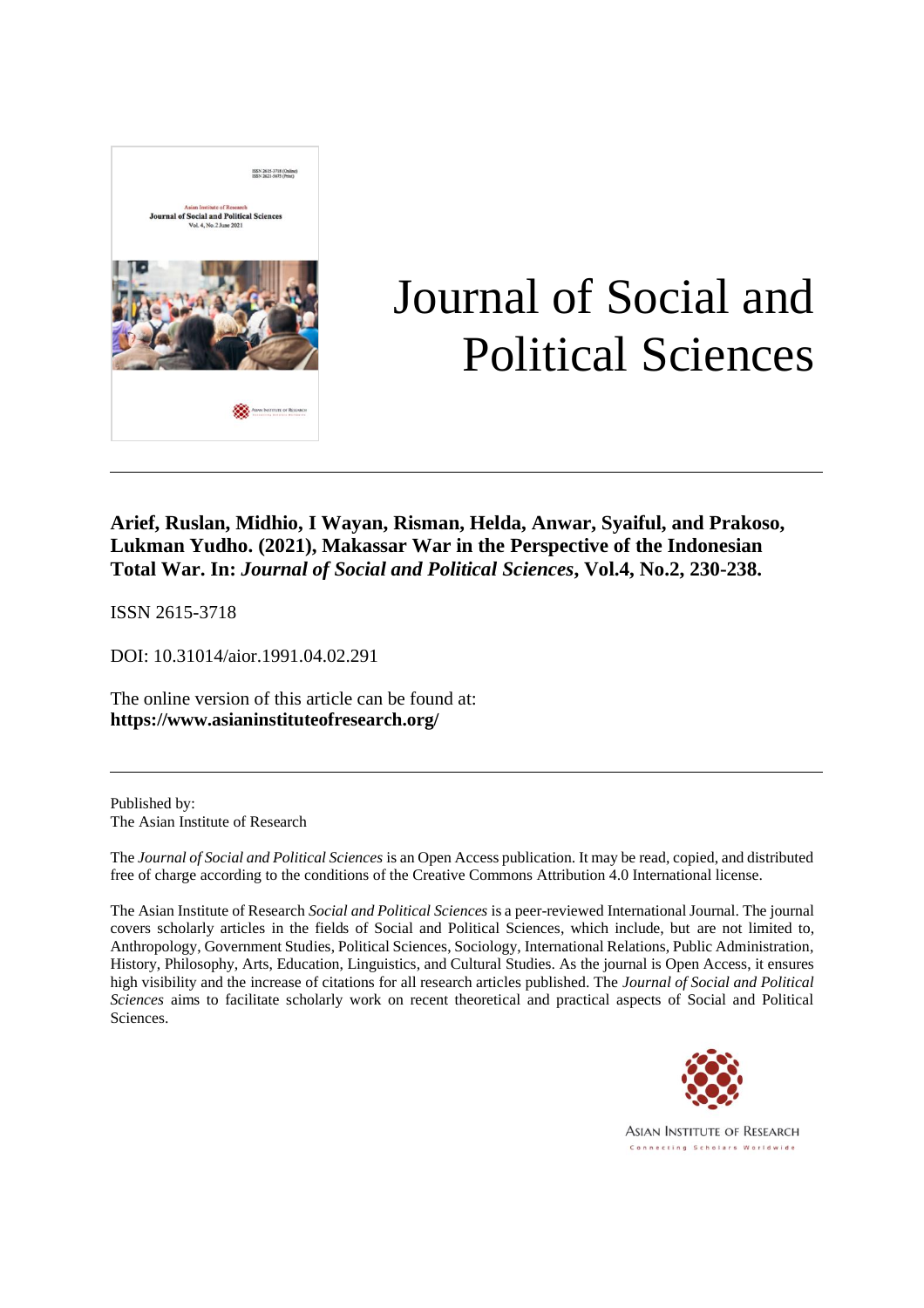

# Makassar War in the Perspective of the Indonesian Total War

Ruslan Arief<sup>1</sup>, I Wayan Midhio<sup>2</sup>, Helda Risman<sup>3</sup>, Syaiful Anwar<sup>4</sup>, Lukman Yudho Prakoso<sup>5</sup>

<sup>1</sup> Total War Strategy Post Graduate Student, Indonesia Defense University, Jl. Salemba Raya No.14, RT.3/ RW.6, Kenari, Kec. Senen, City of Central Jakarta, Special Capital Region of Jakarta 10430. Email: ruslaarief01@gmail.com

<sup>2</sup>Lecturer in Total War Strategy, Indonesian Defense University, Jl. Salemba Raya No.14, RT.3 / RW.6, Kenari, Kec. Senen, City of Central Jakarta, Special Capital Region of Jakarta 10430.

Email: kamalekumdeplek@gmail.com

<sup>3</sup> Lecturer in Total War Strategy, Indonesian Defense University, Jl. Salemba Raya No.14, RT.3 / RW.6, Kenari, Kec. Senen, City of Central Jakarta, Special Capital Region of Jakarta 10430. Email: rismancan@gmail.com <sup>4</sup> Lecturer in Total War Strategy, Indonesian Defense University, Jl. Salemba Raya No.14, RT.3 / RW.6, Kenari, Kec. Senen, City of Central Jakarta, Special Capital Region of Jakarta 10430. Email: morolawe7760@yahoo.com.au

<sup>5</sup> Lecturer in Total War Strategy, Indonesian Defense University, Jl. Salemba Raya No.14, RT.3 / RW.6, Kenari, Kec. Senen, City of Central Jakarta, Special Capital Region of Jakarta 10430. Email: kamalekumdeplek@gmail.com

Correspondence: Ruslan Arief, Total war strategy postgraduate student, Indonesia Defense University, Bogor, Indonesia. Tel: +6281282646980. E-mail: ruslanarief01@gmail.com

# **Abstract**

The purpose of writing this article is to take a lesson from history and then make a comparison in order to find the strengths and weaknesses of a nation in implementing a defense system, and it is stipulated in a state document in the form of law if we look at events that occurred in the past, the location of the port Somba Opu is located in a very strategic area, which is located between Malacca and Maluku which makes the VOC (Verenigde Oost Indische Compagnie) or the East Indies Trade Association intending to implement monopolistic practices; therefore Makassar port must be controlled and must be under VOC control. In addition, the VOC did its best to provide spices to the European market by monopolizing the spice trade in the archipelago. While also wanting the divine government to be under VOC control, this was a threat to the interests of trade and shipping on the island of Maluku for the Makassar Sultanate since the arrival of the VOC. Because of that, there was trade competition between the Kingdom of Gowa and the VOC, and it was inevitable that there would be friction which resulted in the emergence of social conflict between the Sultanate of Makassar and the VOC, which at its peak broke out in a war between the two sides known as the Makassar War in the XVII century. The conflict continued after the Bongaya agreement on November 18, 1668, which led to major changes in the Bugis-Makassar Kingdom. The VOC obtained a trade monopoly in Makassar, and all non-Dutch Europeans were forced to leave Makassar. The conflict in Makassar resulted in an unstable security situation. The universal defense system, as stated in the Republic of Indonesia Law (RI Law) Number 3 of 2002 concerning national defense, has stipulated that the Indonesian defense system is SISHANKAMRATA, where the contribution of the people in it is an important part).

**Keywords:** Universal War, Pakassar War, Aru Palakka, Kingdom of Gowa.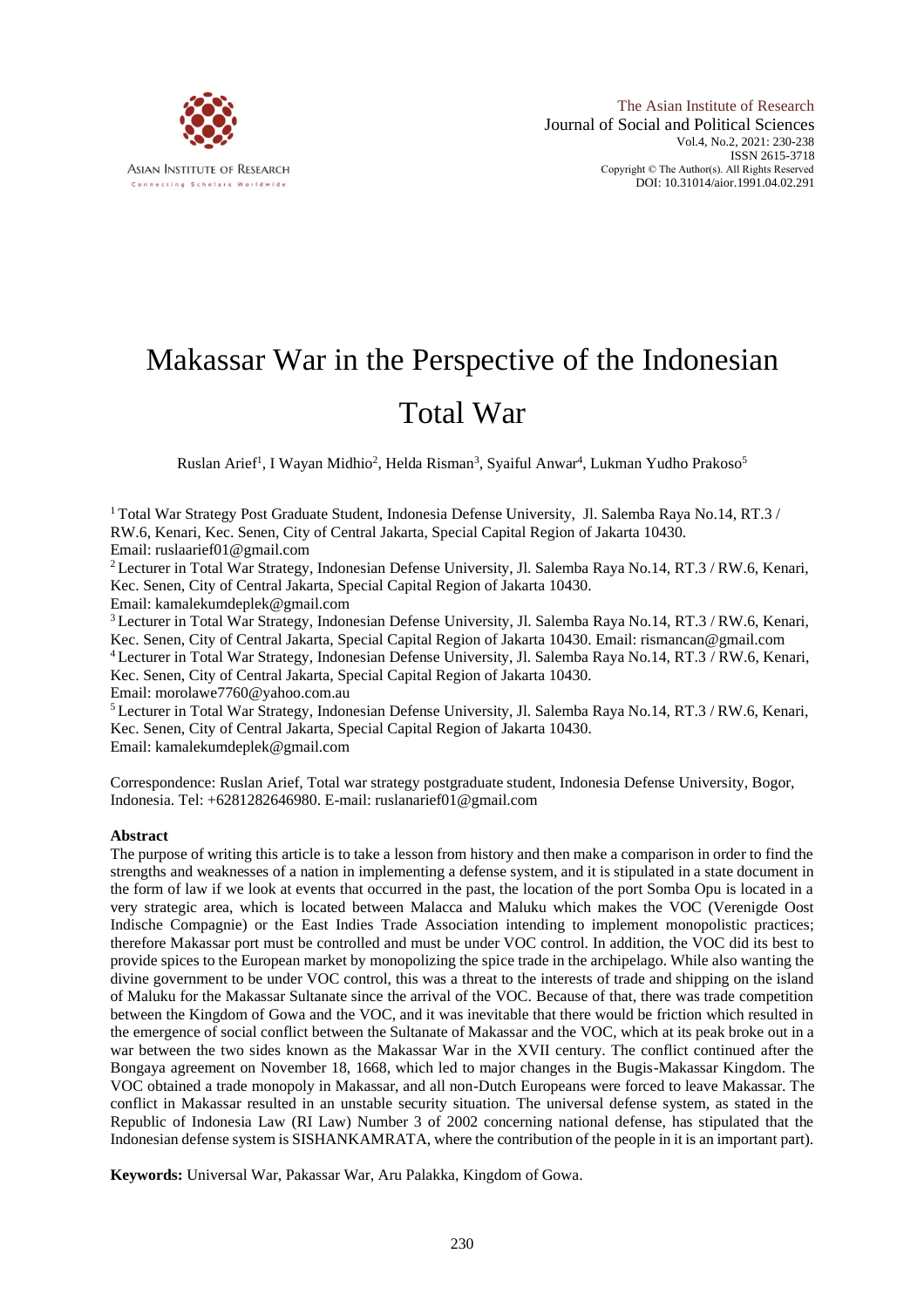# **1. Introduction**

The Makassar War was a long war and included a fairly large war during the struggle for independence; this war was against the work of Gowa against the VOC (Verenigde Oost Indiche Compagnie). They were supported by the Kingdom of Bone which at that time was led by Aru Palakka. This war is quite complex because it occurs on the basis of various interests, including the struggle for hegemony, the struggle for the spice route, revenge, the desire to escape colonialism, and many other motives that characterize this war (Mappasomba, 2020).

The 17th century was the peak of the greatness of South Sulawesi, the kingdoms of Gowa and Tallo, which succeeded in initiating that greatness, where at that time, the territory of Gowa covered Nusa Tenggara Maluku, Sulawesi, and even to North Kalimantan. However, the Bugis ethnic group, Bone, although only ruling limited to South Sulawesi alone, is also proud of being able to conquer the authority of Gowa's leadership (Sulistyo, 2014). then cementing its position as an important and international port, the Kingdom of Gowa Makassar helped establish political and economic relations with Banda, Ambon, and Tidore, regions that could supply merchandise to their ports (Alwi Daud, 2020). Progress in the trade sector was also greatly felt in that era because the Kingdom of Gowa controlled the spice trade route, then it was sold to buyers from anywhere, at an agreed price for the prosperity of the people such as traders from Portugal, Denmark, China, France and England, pp. This was deemed unfavorable for the VOC (1602). Because the VOC was not able to develop and practice the system of trade monopoly or special rights (Suryanti, Ihsan Mz, 2020).

Meanwhile, the conflict between local political elites between the Kingdom of Gowa and the Kingdom of Bone during the colonial period in South Sulawesi also still colored elite competition in Sulawesi at that time. It can be divided into three historical chapters. First, the conflict between political elites in the XVII century, the conflict between Sultan Hasanuddin and Arung Palakka. Second, the conflict between political elites in the XVIII century was marked by competition between the allied forces of Bone-Soppeng led by Arung Palakka and the allies of Gowa-Wajo led by Sultan Muhammad Ali. And third is the conflict between political elites in the XIX-XX centuries, the conflict between kings as a result of Dutch colonial politics (Mappangara, 2014).

Aru Palakka, who at that time became the King of the Bone kingdom, assessed that there was the arbitrary treatment of prisoners of war who came from the Bone kingdom by the Makassar aristocrats and soldiers of the Kingdom of Gowa. As a highlight, Aru Palakka did not accept the treatment given by the soldiers of the Kingdom of Gowa to his parents, who were considered inhuman by the soldiers of the Kingdom of Gowa. This is what triggered the second Elite Conflict at that time between Aru Palakka and the Kingdom of Gowa, but with the strength that Aru Palakka has, he has not been able to put up significant resistance to the Kingdom of Gowa and its allies.

The universal defense strategy is a derivative of the universal defense system as stipulated in the Republic of Indonesia Law (RI Law) Number 3 of 2002 concerning national defense. In the context of the philosophy of science, axiologically, the RI Law is a form of defense science. In the same context, namely, epistemologically, defense science is multidisciplinary, interdisciplinary, and transdisciplinary. Whereas the ontological view, defense science is the study of why and how the existence of a country can be maintained, its sovereignty, territorial integrity, and national safety from all kinds of threats, from within and outside the country (Tippe, 2016). Based on this thought construction, defense science can be used as a philosophical basis of thought to contribute to solving various problems. The resulting output is the embedded awareness of state defense, which consists of being willing to sacrifice, never giving up, and being selfless, while the resulting outcome is the emergence of a deterrent effect or deterrence (Tippe, 2016).

It is hoped that a good historical understanding of an incident can be used as a lesson about the strengths and weaknesses of a nation in implementing a defense system and is stipulated in a state document in the form of a law. State defense is one of the functions of state government which is an effort to create a unity of national defense in order to achieve national goals. The understanding of defense as a science is not yet widely known by the public,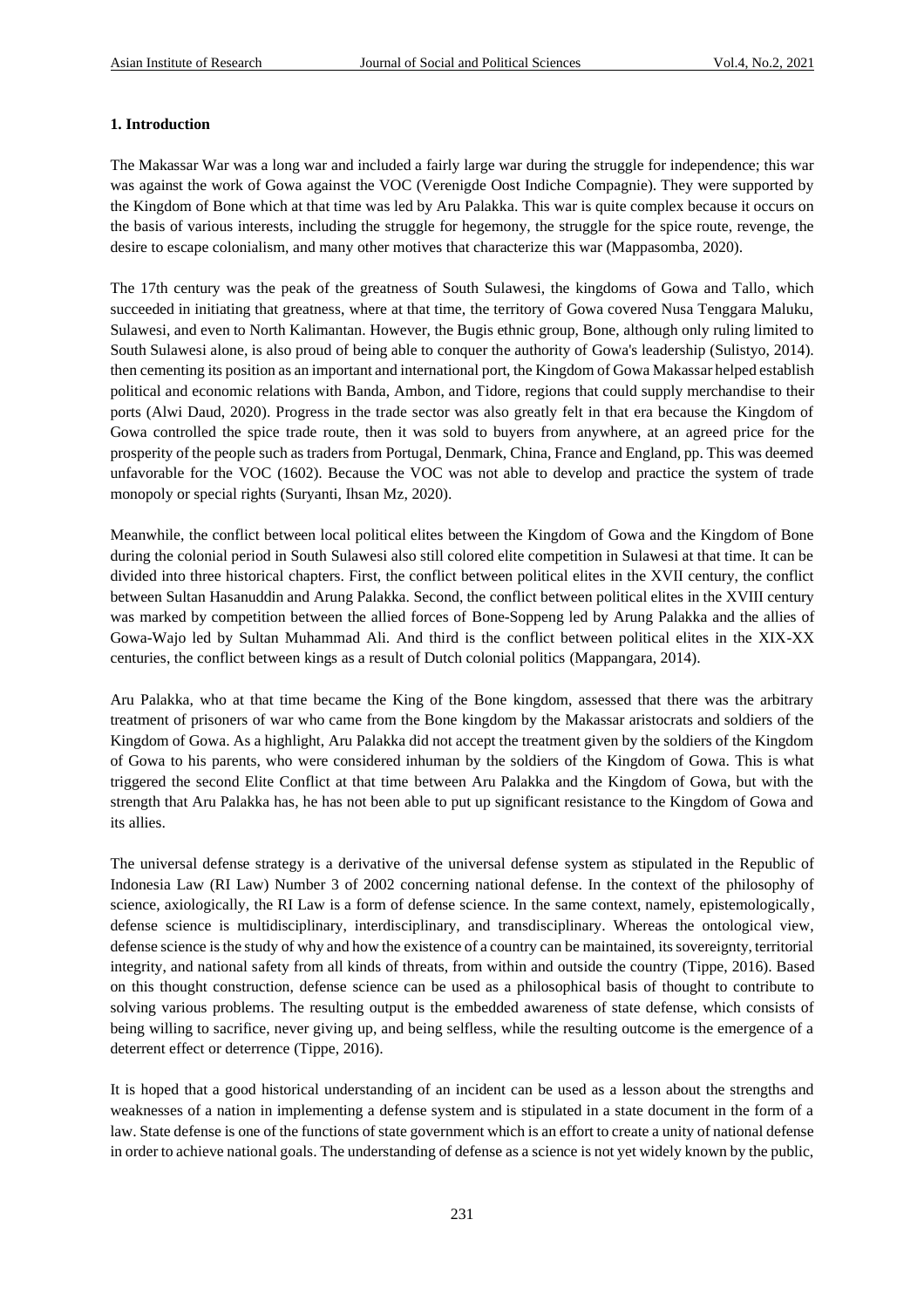so that defense science can be used as a tool to find solutions to a problem. This is considered important because it connects the history of the nation's struggle with the right state defense system.

## **2. Method**

In writing this article, using a descriptive research type in which the author describes a state defense system that is connected to history that shapes culture in society as part of a national defense system. This study uses a second data type, where data is obtained from a literature study through searches on the internet. The data collection technique used in this study was a literature review. The data analysis technique used is qualitative data analysis techniques, where the authors use secondary data, then use theory to identify events.

# **3. Results**

In this study, there were at least two interests in the Makassar war. Namely, the interests of the VOC were to control the spice trade route and have the privilege of implementing monopolistic politics and the interests of the Kingdom of Bone in the struggle for power in the South Sulawesi area. To discuss the above matters, it is necessary to find things that are essential in this war, among others, as a result.

# *3.1 Pre-conflict*

Since the beginning of establishing Loji in Makassar 1607, the Dutch have always persuaded local businesses to get deeper rights in trade and evicted Portuguese, Spanish, Danish, English traders from Makassar, but Sultan Alaudin and Karaeng Matoaya always said that my country was open to all nations, and whatever I did have is for you (Andaya, 1981).

The attitude of this ruler triggered a conflict with the Dutch, culminating in the incident of the Enkhuizen ship at the port of Makassar on April 28, 1615 Syahbandar from Enci Husen and a Makassar nobleman Daeng Maceta were ambushed with 11 guards when they boarded the ship, their weapons were about to be disarmed so that they became resistance as a result. Killed, two people under the ship went to Banten as compensation so that the Sultan would pay a number of Dutch Loji debts covered by his own head, Abraham Sterck,

On December 10, 1616, a Dutch ship on Eendracht From Australia via Ambon arrived in Makassar. They did not know about the incident conveyed a demand to the Sultan to prohibit Makassar people from trading in Maluku; the Sultan clearly rejected this demand By saying that it was never heard of someone being prohibited from learning to sail in the sea (Colendrander 1919) They showed Congkak behavior on land so that it aroused the anger of the hidden population after the Enkhuyzen incident, all 15 crew members were killed.

In 1623 the VOC council in Batavia decided to reopen the login in Makassar, but the Sultan did not allow it; the Makassar people continued to Trade in Maluku, the struggle for spices could not be avoided that anyone who controlled the shipping lanes would easily bring spices to his country or place of sale, between regions. contested is Buton, he was first implemented by Makassar in 1926-1626.

Meanwhile, in the XV - XVI centuries, there was a competition between countries or local kingdoms in fighting for the hegemony of power. Generally, the countries that carried out the competition were the countries of the Bugis and Makassarese people. There were conflicts between elites in the Gowa (Makassar) and Bone (Bugis) regions, both internal and external. In the XVII century (1605), the South Sulawesi region was marked by conflicts between the two main elites, namely Sultan Hasanuddin and Arung Palakka. (NAS, 2014). Various efforts were made by Aru Palakka to carry out resistance to Sultan Hasanuddin's power by inviting King Wajo, Sultan Buton, and Datu Soppeng.

In several wars, Aru Palakka suffered defeat, until finally Aru Palakka fled and hid in the Buton kingdom, in November 1663, then with the rest of his troops left Buton for Batavia (now Jakarta) to meet and discuss the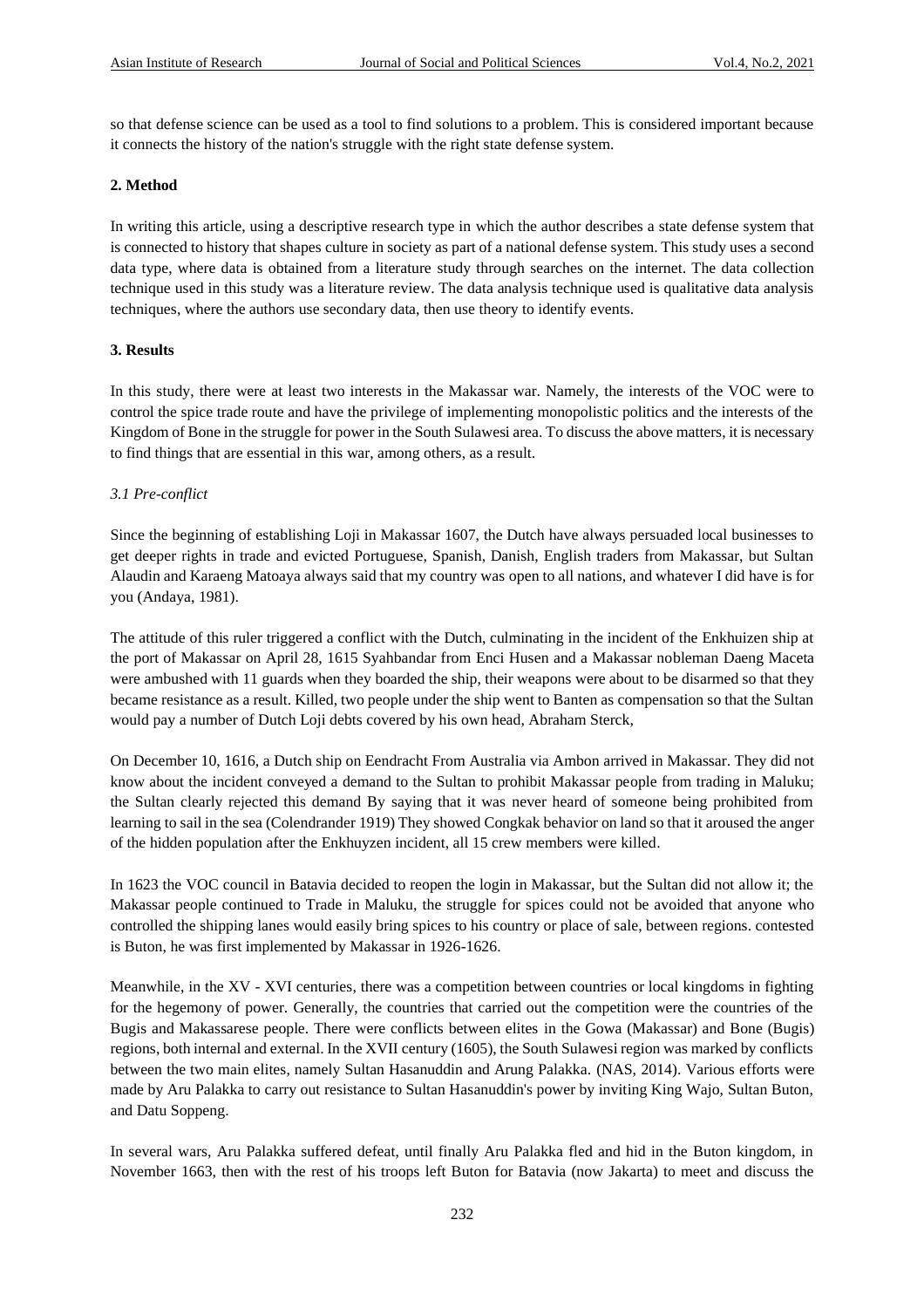Company's assistance to the Gowa kingdom, the arrival of Aru Palakka received a very good reception by the Company, and accepted Aru Palakka as an ally for the same goal of conquering the Kingdom of Gowa.

# *3.2 The seizure of the Somba Opu fortress*

The dispute between the two major occupational figures of Gowa and Bone was exploited by the VOC. Aru Palakka proposed cooperation against Sultan Hasanuddin. The presence of Aru Palakka in Batavia was warmly welcomed by the Company because combining the two VOC and Bugis forces would make it easier to attack Makassar from sea and land.

The decision to fight Makassar was made in the Hooge Regering van Batavia meeting on October 5, 1666. The meeting appointed Mr. Johan van Dam to lead the expedition, but Van Dam refused, and the choice fell to Cornelis Janszoon Speelman with a large fleet assisted by Aru Palakka and Jonker van Manipa. From PU! Au Manipa (Ambon), leaving the port of Batavia on November 24, 1666, and arrived at Makassar waters on December 19, 1666 (Mattulada, 1990).

To face the strength of the VOC san Aru Palakka, everything was prepared by the Kingdom of Gowa. The fortifications along the coast, starting from Galesong Fort, the southernmost part of the defense, to the northernmost Mangara'bombang (Tallo) Fortress, prepared all kinds of weapons, including cannons to spew out ammunition. Panakkukang Fortress, which protects Somba Opu Fortress in the south and Ujung Pandang Fortress in the north, is ready with all war equipment. The soldiers from the land, from Kale Gowa, Ana 'Gowa, and Bajeng were on full alert to occupy their respective places to face the attacks that were to be launched by the Company and Aru Palakka.

The situation in Makassar is tense and dangerous. The traders who settled in Makassar, both local residents and foreigners, immediately stopped their trading activities and prepared protection from the explosions of the cannons that exploded at any time.

On January 1, 1667, Speelman arrived in the waters of Buton. At that time, Buton City and its surroundings had been occupied by Gowa troops under the leadership of Admiral Karaeng Bontomarannu approximately two months earlier. With the appearance of the Dutch fleet in Buton waters, the Bontomarannu fleet was immediately greeted by the fleet which was temporarily anchored in Buton. The sea battle was fierce.

At first, the Gowa troops were able to beat Buton back and control him. But after Speelman arrived with Aru Palakka to attack, Bontomarannu's troops were beaten back. The unbalanced war resulted in a crushing defeat on the part of Bontomarannu so that the Gowa nobles were taken prisoner. After the fleet was completely destroyed by Speelman's troops, Karaeng Bontomarannu surrendered to Speelman. About 5,500 of them were sent to an island around Buton in dire conditions without foodstuffs so that many died of hunger and were stricken with deadly diseases, while 400 Macassar troops were made slaves (Vandenbosch, 2013).

After Buton, the VOC Fleet and Aru Pallaka planned to attack Gowa from land and sea. The VOC's first landing was in Bantaeng as the first step to attack Gowa from the south towards Fort Sanrobone and Galesong. In that fierce battle, on July 12, 1667, Speelman then left Bantaeng waters for Makassar to ask for help because many Company troops were stricken with the disease.

The center of VOC attack power after attacking the Bantaeng and Turatea areas was now centered in Galesong because Galesong was the main base of the royal troops and the center of the barns. On July 30, 1667, Dutch troops and their allies attacked the Gowa defense in Galesong. Laskar Aru Palakka and Poolman, with 6,000 troops from Bone, crossed the mountain and then attacked Galesong.

On August 18, 1667, Aru Palaka launched an attack on the Galesong defense. Galesong Fortress underwent an attack from the sea on August 19, 1667. Part of Speelman's troops landed and after experiencing a counter-attack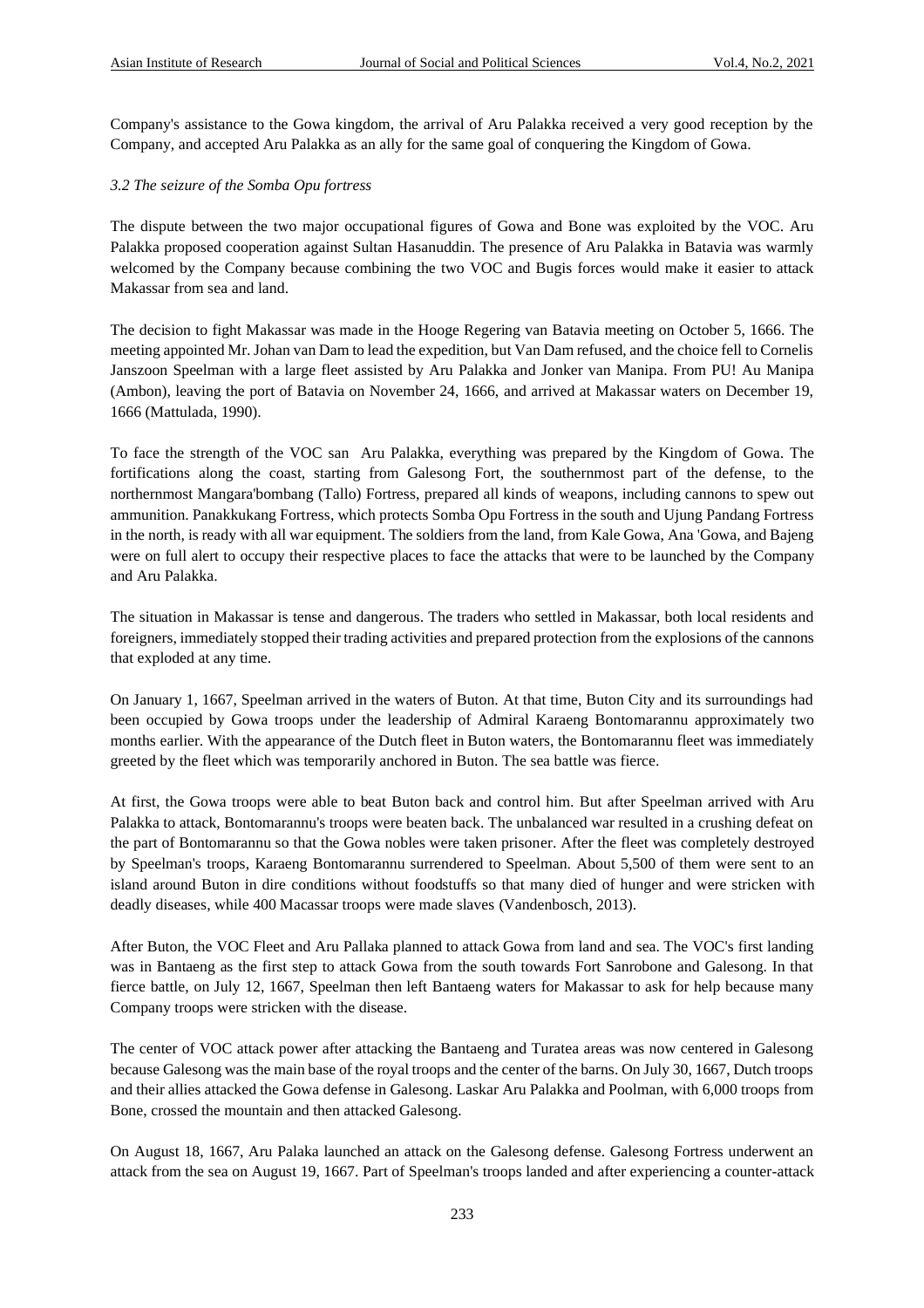from the Galesong Laskar. The fighting in Galesong was fierce until the resistance of Galesong's troops was able to repel Aru Palakka's troops. Hearing the news that Aru Palakka was in a rush, Speelman then headed for Galesong with fully armed troops consisting of Dutch, Javanese, and Ambonese.

After holding a fierce battle, Aru Palaka managed to seize the defense. However, suddenly a large Gowa royal army arrived. Aru Palaka and his troops are in a dire state. If it is not immediately assisted, it may be destroyed by the Gowa royal troops. If this happens, the Netherlands will be doomed. Therefore, Speelman immediately sent reinforcements to save Aru Palaka. The attacks of the Gowa troops came insistently. Only because of their superior weaponry did the Netherlands and its allies survive. The Dutch troops and their allies were getting worse and worse. Many Dutch troops fell ill. Bullets and gunpowder were running low and had to be saved. Therefore, Speelman sent a letter to Batavia to immediately send reinforcements. If not, then all of Speelman's attempts are doomed to fail. VOC power and influence in eastern Indonesia would be threatened. Speelman tried to cover up his dire situation, especially against the Macedonians. Unfortunately, the condition of the Netherlands was not well known by the Gowa royal troops (Rochayati, 2010).

After reinforcements arrived to help Speelman, the combined strength of the VOC and Aru Palakka and Jonker grew. Galesong Fortress was besieged by land and sea, resulting in Galesong's defense falling into the hands of the Company and its allies. Galesong troops pushed north towards Barombong. The success of the troops of Speelman and Aru Palakka, and Jonker made the defense stronghold in Galesong controlled by the Dutch. Immediately the Fort was destroyed and burned. Galesong was then used as a concentration place for the Company troops and their allies for further attacks. The main objective of the attack of the Dutch Company and its partners was the fortress of Sombaopu, which became the capital and residence of Sultan Hasanuddin.

One of the strategies carried out by the Dutch Company to weaken the strength of the Gowa troops was to immediately burn the barns of food supplies in Galesong. In this way, the Gowa troops were sure to have difficulties with foodstuffs until finally there was starvation, and with this tactic, Aru Palakka's troops were finally able to paralyze part of Gowa's strength.

From Galesong, they attacked Barombong Fortress. Early in September 1667, Speelman's fleet besieged Barombong and showered him with continuous cannon fire. However, Barombong Fortress can be defended with the strength of 18-pound cannons, Barombong's defense can beat the Dutch troops back. Additional war troops came from Captain Pierre Dupon with five warships he was carrying, attacking the Fort with continuous cannon vomit. Finally, Barombong was taken over. Four days after going through a fierce battle, Speelman succeeded in carrying out a tight siege on the Makassar force based in Somba Opu, both from land and from the sea (Ali Tahir, Najamuddin, 2020)

The Gowa troops who were deployed to the battlefield suffered a very severe defeat. The defeats of Gowa and its allies forced him to make a peace decision, even though the enthusiasm of the Gowa soldiers persisted in continuing the war. Sultan Hasanuddin responded to this decision, that the war did not resolve the dispute between Gowa and Bone. Instead, there was bloodshed among the nations. After several negotiations between the Dutch and Sultan Hasanuddin, finally, on Friday, November 18, 1667, a peace agreement was reached in a place near Barombong, called Bungaya, and the Dutch-named it "Het Bongaisch Verdrag."

According to Corpus Diplomaticum Deel II, Bls. 370-380, Bongaisch Vedrag, signed November 18, 1667, carried out by oath before the Qur'an by Sultan Hasanuddin and before the Bible by Speelman. Then Sultan Hasanuddin handed a gold necklace to Speelman as a sign of friendship. The peace agreement Cappaya ri Bungaya was in fact very detrimental to the Kingdom of Gowa, but it could not be avoided by the worsening situation. Although the Bongaya treaty had been signed, armed resistance to the Company continued. As was the case among the royal authorities and the allied kings of Gowa, many did not accept the very adverse Bongaya agreement, the working relationship between Gowa and VOC continued to taper, and on several occasions, Gowa's troops continued to fight. It was only after the Sombaopu fortress was taken over by the Company in 1669 that Makasar was completely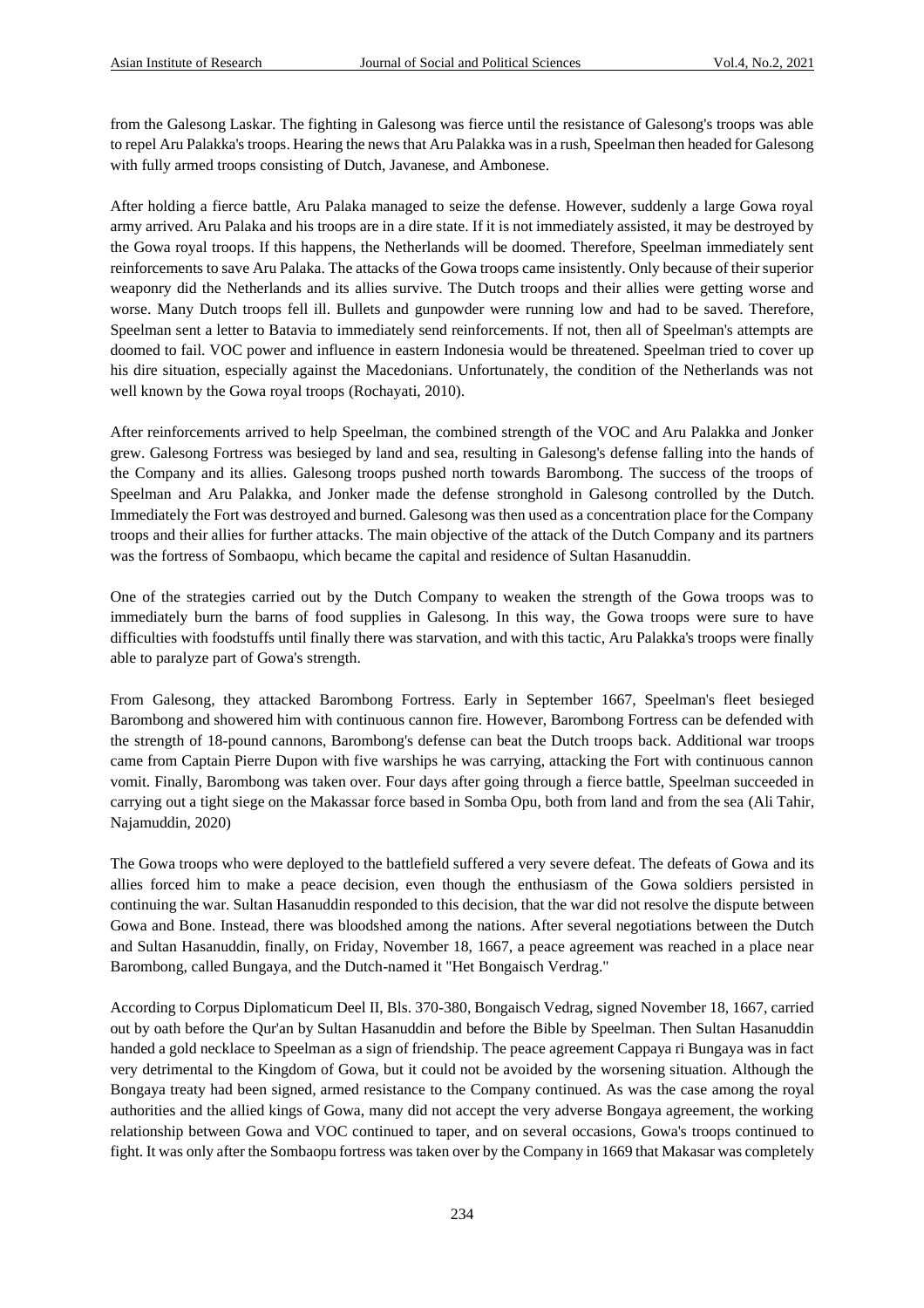in the hands of the VOC. With the defeat of Makassar, many Bugis patriots went to Banten and East Java to continue their struggle against the Dutch (Mappasomba, 2020).

The end of the Makassar war marked the fall of a major civilization in South Sulawesi. The fortresses in Galesong, Sanrobone, Barombong, Pa'nakkukang, Garassi were destroyed and razed to the ground. Fort Rotterdam was taken over by the VOC, and the main fortress of the Gowa kingdom at Somba Opu was burned down all the buildings and contents in it. So that remains the ruins of the robustness of the empire that ever existed.

#### *3.3 Migration*

After the Bongaya agreement as to the end of the Makassar war, it resulted in a deep fall for the Gowa aristocrats, including their allies. The Kingdom of Gowa, which previously controlled almost the entire territory of the eastern archipelago, but after the Makassar war resulted in Gowa's defeat against the VOC, with an agreement as to the end of the war, Gowa's territory only left Gowa and Tallo and a few small kingdoms that could be defended. The prosperity that previously made the aristocrats honorable is now no longer incarnate as an authoritative ruler over his own country. This condition is a form of beating that tore the dignity of the nobles.

This situation had made Gowa difficult for years, especially since the division within the palace made it more painful for the Sultan and the aristocrats. In the end, this situation added to the pain of the Gowa officials. In such conditions, the difficult situation worsened the political conditions of the Gowa royal palace. This betrayal poisoned the atmosphere in Gowa and Tallo in the years after the war and prevented the formation of effective governments that could demonstrate the leadership the people desperately needed, as their morale was collapsing. After Sultan Hasanuddin abdicated and was replaced by his son I Mappasomba Daeng Nguraga Sultan Amir Hamzah in 13 years old. At that time, the people of Gowa continued to fight against the Dutch, such as the King of Tallo Sultan Harun al Rasyid with Karaeng Lengkese, but in that atmosphere of battle, they were defeated and surrendered. During the reign of Sultan Amir Hamzah, Gowa was controlled by the Company so much that the Sultan of Gowa was unable to do much. After the death of Sultan Amir Hamzah, I Mappaoosong Daeng Mangewai had the title Sultan Muhammad Ali replacing his brother.

The Dutch troops attacked the followers of Sultan Muhammad Ali, numbering around 400 people. After two months of fighting, Sultan Muhammad Ali's troops began to weaken against the fully armed Dutch troops, unlike the Gowa troops who were supported by simple and makeshift weapons. Eventually, Gowa lost, and on July 27, 1677, Sultan Muhammad Ali was arrested and held at the Pannyua fortress until finally he was exiled to Batavia. The last insult was Aru Palakka's freedom to intervene in the internal affairs of the Goa Kingdom. After the death of Sultan Hasanuddin in 1670, many important Makassar princes and nobles considered it a deprivation of their pride. Such treatment is considered as a painful deprivation of self-respect because it is related to harassment, especially if it is related to siri ', deprivation of self-respect is considered tarnishing siri.'

The leaders of Gowa and their main allies Wajo, Luwu, and Mandar, in such a difficult situation, continued to try to rebuild unity, so they agreed that in the war that was stopped due to the Bongaya agreement, there was no reason to struggle again to pinpoint their dreams of realizing an empire. Big as before. In this difficult situation, they issued a declaration stating that it was Sultan Hasanuddin who surrendered on the basis of humanitarian and brotherhood considerations. This attitude became the basis for the future between the Gowa noblemen and their allies to continue to strive to build resistance to the position of the VOC wherever they were.

In such a difficult situation, the Gowa aristocrats and their allies started a new round of displacement, and this method is the last solution to enforce their self-esteem. The main mission of this evacuation was not initially to settle in the destination country but as an effort to consolidate politics and cooperation with the destination country while strengthening troops and designing war strategies. And when their strength returned to strength, then it was just a matter of waiting for the right time for them to regain the fortress and its sovereignty which had been captured by the VOC and Aru Palakka.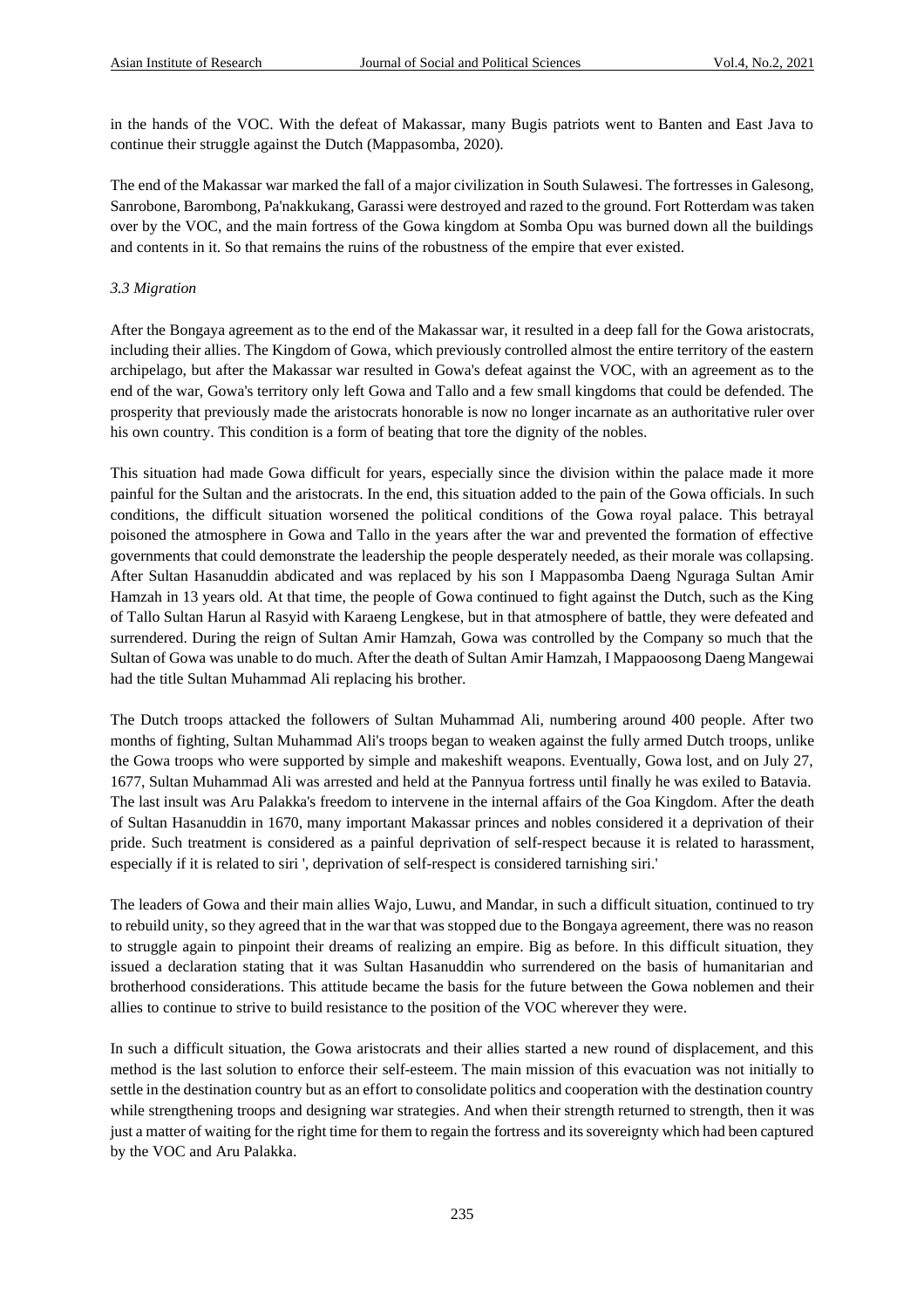And among the five people in ataş, Karaeng Bontomarannu came out first Sulawesi makes a journey. In addition, there was also Sayyid Jalaluddin Al Aidid, a scholar of Arab descent who spread the religion of Islam in Cikoang, Takalar district, as well as a religious teacher I Maninrori Karaeng Galesong, who participated in the group to Sumbawa.

#### **4. Discussion**

Among the people, there are many understandings about universal war. One understanding that is developing is that universal war is a massive battle involving all Indonesian people in order to face enemy aggression. There is also a growing thought that universal war is the same as guerrilla warfare as it is during the struggle for and defending independence (Suryokusumo, 2015).

The meaning of war today is increasingly broad, war does not always use weapons, and it is a matter of the State, not only a matter of the army, such as trade wars, ideological wars, information wars, and many other wars (Prabowo, 2002).

#### *4.1 Populist*

The populist nature of Indonesia's universal defense system is manifested through the participation of all the people, in accordance with the role of professional ability and expertise as a manifestation of the rights and obligations of every citizen in defending the country, in the Makassar war the populist nature shown by the people of the Kingdom of Gowa in the pre-era, during the war, and after the Makassar war took place. This is shown in the involvement of all the people in advancing the economy of the Gowa kingdom, the people trying to fulfill their commodities from other regions, especially from Ternate, to be traded to the world community in the Kingdom of Gowa, so that economic life in the Kingdom of Gowa at that time was very rapidly developing.

The people of the Kingdom of Gowa at that time were very well known as accomplished sailors. They made voyages to other kingdoms in the eastern region of the archipelago to look for trading commodities, and this could work. Well, if there is a good governmental relationship that is built with other kingdoms, and this good relationship is not only mutually beneficial but also because of the value of the Gowa Kingdom's war, one of which is its military power.

During the war, the people fought by supporting the logistical readiness of the fighters, then the people (women, the elderly, and children) obeyed the instructions from the Kingdom to take shelter in a place that had been prepared by the Kingdom so as not to be hit by a bomb during the battle.

During the Bongaya Agreement, which caused the loss of the Kingdom, elements of the people who felt injustice carried out resistance sporadic and after being defeated, they carried out Migration to other areas to gather strength, then regained the glory of the Kingdom of Gowa

# *4.2 Territoriality*

The territorial nature of the universal people's war is manifested by the empowerment of the entire territory of the country as a fighting space and the development of a defense strategy in order to achieve its goals. (Prabowo, 2002)To face the VOC and Aru Palakka forces, the Kingdom of Gowa carried out preparations by strengthening the fortifications along the coast, starting from Galesong Fort, the southernmost part of the defense, to the northernmost Mangara'bombang (Tallo) Fortress, not just strengthening fortresses in various ways. Territory, but the Kingdom of Gowa also equip all kinds of weapons, including cannons equipped with Panakkukang Fortress ammunition that protects Somba Opu Fortress in the south and Ujung Pandang Fortress in the north, ready with all war equipment. The soldiers from the land, from Kale Gowa, Ana 'Gowa, and Bajeng were on full alert to occupy their respective places to face the attacks that were to be launched by the Company and Aru Palakka.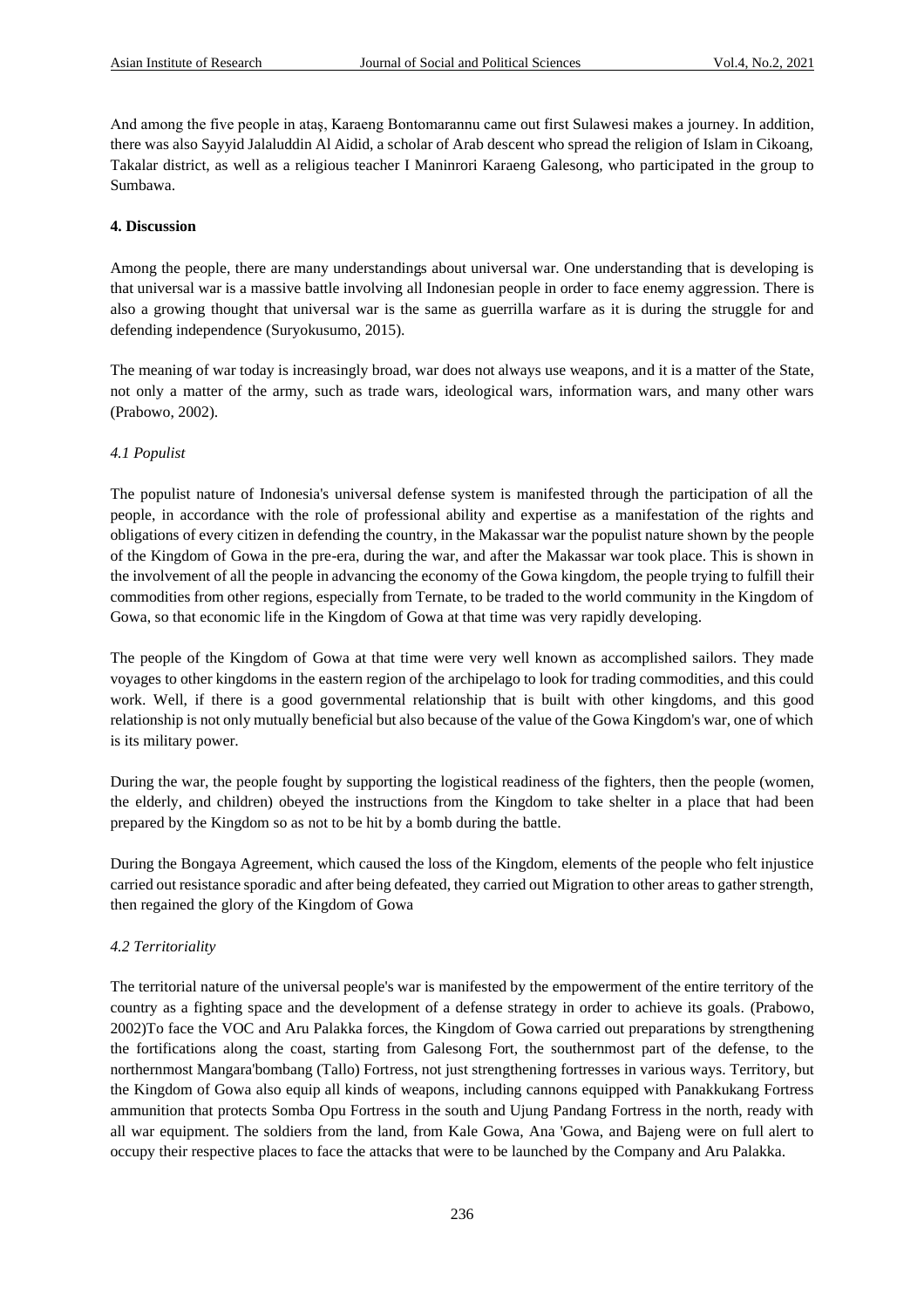In the implementation of the battle, with the strength that the Soldiers have prepared and supported by the people to defend their territory steadfastly and never give up, they are risking their whole body and soul to defend the territory and the Kingdom. It is seen that the soldiers and people defend the fortress of Galesong, Barombong, and others as a form of their love. To his homeland.

#### *4.3 Universality*

In the universal nature of the Makassar war, it was realized through the mobilization of all the strength and resources of the Kingdom to be able to be mobilized in the interests of facing threats from outside and from within the country, this was shown by the people, government and soldiers of the Kingdom of Gowa to defend the Kingdom from enemy attacks.

Both in the pre-war era, during the war, and after the war, The people and small kingdoms who were very loyal to the Kingdom of Gowa continued to carry out resistance to the unfair agreement and harm the people of the Gowa kingdom by mobilizing all their capabilities and resources by guerrilla and attacking sporadically against the forces of the Company.

After the collapse of the Gowa kingdom and being taken over by the Company, their struggle was not finished, with the initiation of five people from the small Kingdom, soldiers and supported by the people who were loyal to carry out Migration to Java to gather strength and establish good relations with the Javanese Kingdom. to help fight They in reclaiming the glory of the Kingdom of Gowa.

#### **5. Conclusions**

The Makassar War, which occurred in the XVII century, was a long war and included a considerable war during the struggle for independence. This war was fought between Gowa's work against the VOC—supported by the Kingdom of Bone which at that time was led by Aru Palakka. The 17th century was the pinnacle of the greatness of South Sulawesi, the teachings of Gowa and Tallo that successfully initiated the greatness, were at that time, Gowa's territory included Nusa Tenggara Maluku, Sulawesi, and even up to North Kalimantan. Because the VOC was unable to develop and practice the monopoly system of trade or the privileges of.

Makassar war at that time has fulfilled the elements of the universe war because the three elements that became the nature of the universe war, namely the persimmon, regional and populist, this can be seen in the involvement of the people who participated in supporting the Kingdom of Gowa both during the preparation, implementation, and purification of the Makassar war seen the people of the Kingdom strongly support the Kingdom of Gowa

# *5.1 Recommendation*

To be able to realize a strong defense system by involving the people and all citizens, territories, and other national resources, it is necessary for government involvement in the efforts to prepare in a total, integrated, directed, and continued to uphold the sovereignty of the country, territorial integrity, and organized and the safety of all nations from all threats. Therefore we will not be separated from a history that is used as a lesson, and no less important is to make a culture that is expected to instill awareness of the defense of the country, which consists of willing sacrifice, unyielding and selfless that produces a deterrent effect or high durability. To be able to realize a strong defense system by involving the people and all citizens, territories, and other national resources, it is necessary for government involvement in the efforts to prepare in a total, integrated, directed, and continued to uphold the sovereignty of the country, territorial integrity, and organized and the safety of all nations from all threats. Therefore we will not be separated from a history that is used as a lesson, and no less important is to make a culture that is expected to instill awareness of the defense of the country, which consists of willing sacrifice, unyielding and selfless that produces a deterrent effect or high durability.